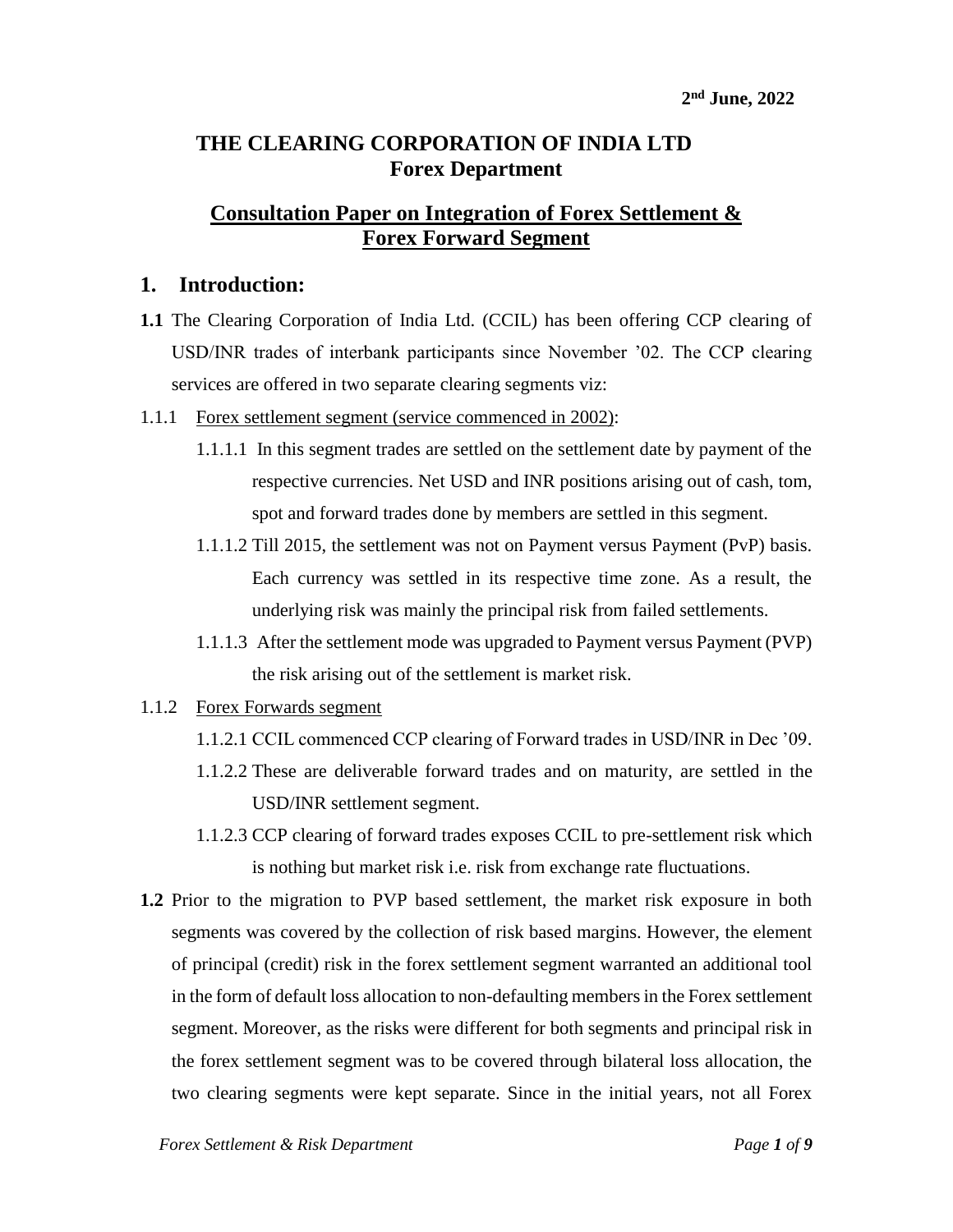segment members were keen to avail CCP clearing for their forward trades the concept of two separate segments was also widely accepted by members.

- **1.3** In April '15, CCIL migrated to Payment versus Payment (PVP) mode of settlement in the Forex settlement segment. With PVP in place, CCIL was no longer exposed to credit risk in this segment. Risk management process for this segment was substantially modified to cope with this change. The biggest change being that default handling in the forex settlement segment does not provide for bilateral loss allocation any more.
- **1.4** In both segments CCIL covers its market risk exposure by collecting Initial Margin, Mark to Market Margin and Volatility Margin. In the Forex settlement segment each member is assigned a Net Debit Cap (NDC) for each currency. The exposure limit availed by a member is supported by collateral in the form of USD cash and is capped at its NDC. The net sell position of a member in any currency cannot exceed the exposure limit. Members are permitted to avail higher limits on S-1 and S-2 days.. However, such additional exposure has to be supported by Additional Initial Margin (AIM). In both the segments, current exposure is covered by charging Mark to Market (MTM) margins.
- **1.5** In both the segments, Members now contribute to a Default Fund which is arrived at based on CCIL's stress test results. CCIL also contributes to a Settlement Reserve Fund which forms its "Skin in the Game" (SIG) in the event of a default. Together these two funds form the pre-funded resources for default handling. There is a default waterfall in place which describes how these resources will be used to meet any uncovered loss on default..
- **1.6** As far as default handling is concerned, in the Forex Forwards segment, CCIL's Regulations provide for the defaulter's positions to be sold to the non defaulting members in an auction conducted by CCIL. In the forex settlement segment, a default would arise out of un-replenished settlement shortages which would be handled by withholding the counter value currency and the margins collected from the member.
- **1.7** In the Forex settlement segment, Base Initial Margin which is charged as a percentage of the Exposure Limit is collected in USD dollars. However, all other margins may be deposited in the form of eligible liquid Govt. of India Securities and/or in INR Cash. In Forex Forward segment all margins are collected in the form of eligible liquid Govt of India Securities and/or in INR Cash.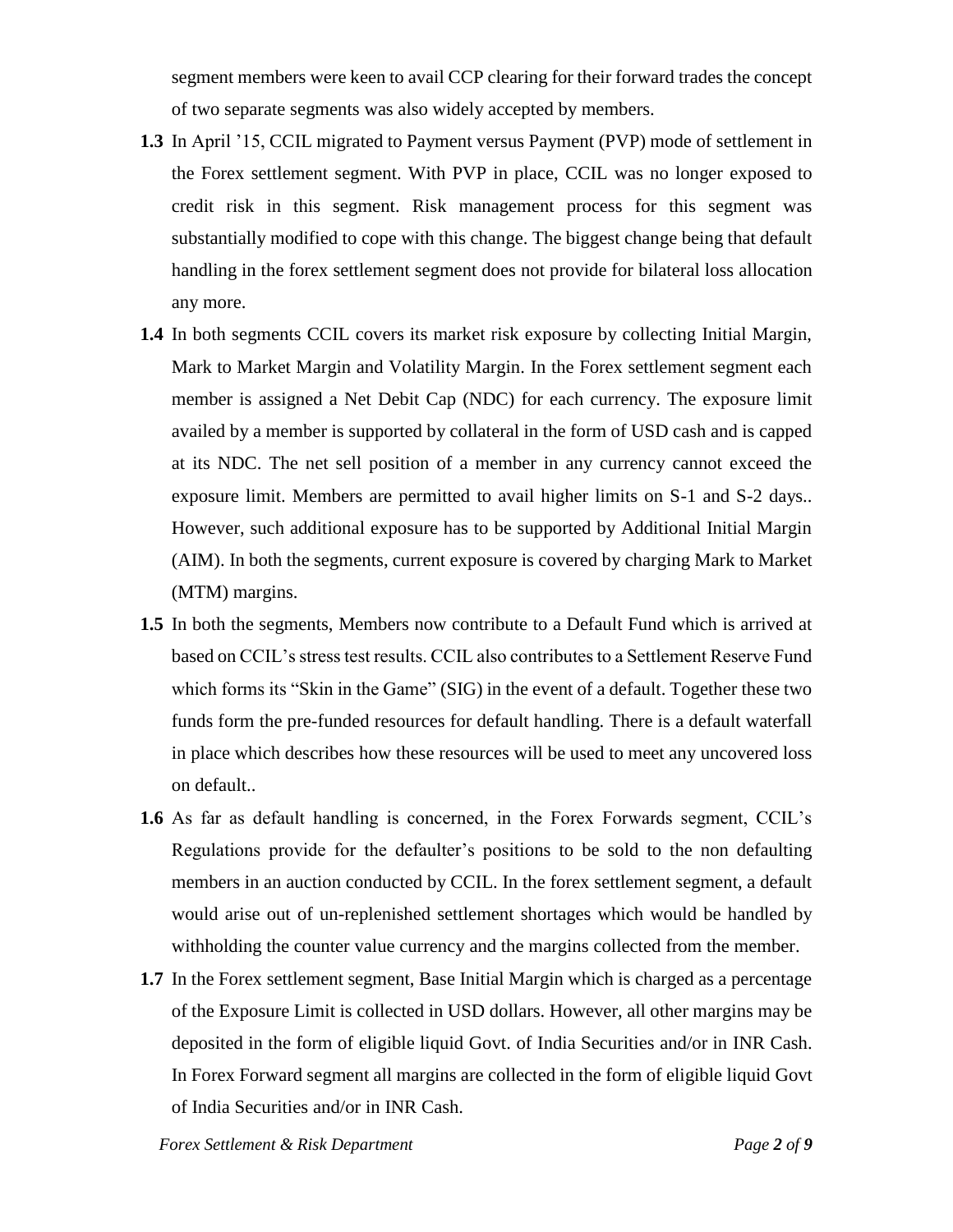- **1.8** In recent years, all members of the Forex Settlement segment have taken membership of the Forex Forwards segment as well. Some members have highlighted that CCIL may consider having a single Forex segment instead of two separate segments as the market risk factors impacting the two segments are the same and merging the two segments will be beneficial to members as they would then have to contribute to a single default fund.
- **1.9** In view of the above, it is proposed to integrate Forex Settlement segment with Forex Forward segment. This can bring in additional efficiencies to the system.

### **2. Integration of these Forex Settlement & Forex Forward Segments:**

#### **2.1 Implications on Risk Management:**

Post the merger, the new segment will have a uniform risk management process for covering the market risk. The Net Debit Caps would continue to be in place for liquidity risk management. Broadly the approach to be followed for risk management in the merged segment will be as under:

- 2.1.1 The existing portfolio margining for forward trades will now be extended to all forex trades (including trades in spot window). Further, the CCP clearing for constituent trade which is currently allowed for Spot  $(S-2)$  and beyond will be extended to S & beyond, post which Constituent positions as per the extant practice will be merged with position of Clearing member on S day for settlement purpose. The current practice of charging stepped up margins for weaker entities will continue. In addition, as is the case currently, there would be a settlement limit in the form of NDC..
- 2.1.2 Presently the exposure limit availed by a member is capped at its NDC. Members are permitted to avail higher limits i.e. three times EL on S-2 day and 2 times EL on S-1 day provided they deposit additional Initial Margin. These higher limits can be used to support either the cleared forward positions moving into the forex segment from the forex forwards segment or fresh positions in the spot window. Forward positions which move into spot window may be in excess of the higher limit permitted on S-2 day. These excess positions then continue to remain in forward segment till the member gets these positions within the exposure limit by the specified time on S day. In case the member fails to do so by the specified time on S day, the positions are cash settled. Members whose positions are cash settled bear loss that the allocatees may suffer due to this. Incidentally in the last 13 years since the launch of the CCP clearing

*Forex Settlement & Risk Department Page 3 of 9*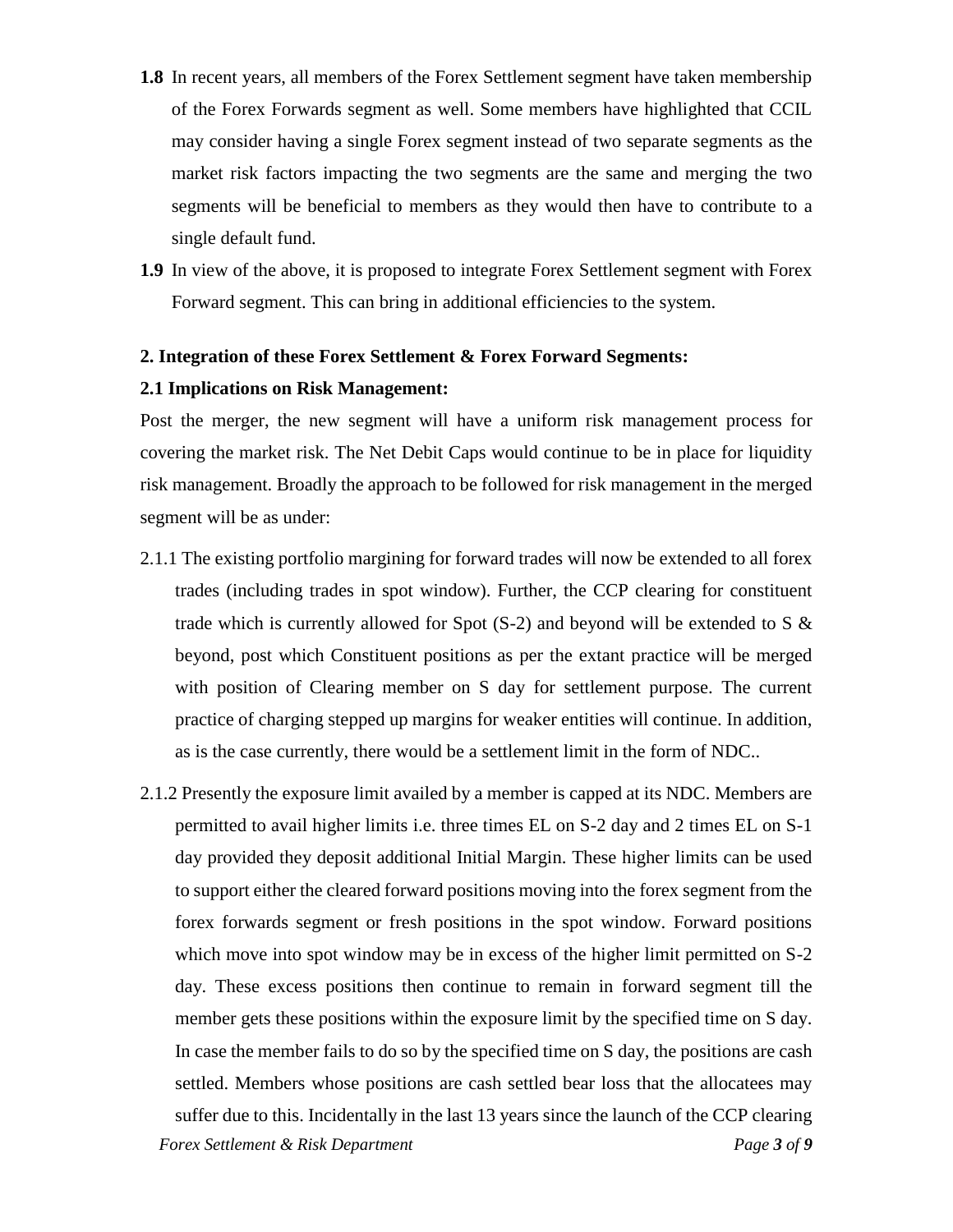service, cash settlement of positions in breach has never been invoked. s Strict monitoring of limit on S-2 and S-1 days results in members' trades remaining in pending acceptance at CCIL and they continue to carry bilateral exposures to one another.

- 2.1.3 It is therefore proposed that post the integration, the liquidity limit monitoring through the NDC will be enforced strictly on the S day only. As the cash market in USD/INR is generally active up to about 11 a.m., it is therefore proposed that from 11 a.m. of the settlement date, hard limits would be imposed wherein positions would be accepted to the extent of limit available. Positions which are already accepted, but are in breach of the exposure limit will have to be covered by say 1:30 p.m. by reporting an off-setting buy trade, pre-funding or entering into an I/O swap bilaterally. Cash settlement time may be set at say 2:00 p.m. on settlement date i.e. members will have to ensure that positions in excess of the exposure limit are brought down to within their exposure limits by 2-00 pm failing which they will be subjected to cash allocation.
- 2.1.4 It is proposed to introduce an Inside/Outside Swap facility (I/O Swap) by CCIL similar to being followed by CLS Bank. The In/Out Swap mechanism will help to balance a member's liquidity requirements both inside and outside CCIL settlement. Members shall advise a list of counterparties and limits with each counterparty with whom I/O swap can be undertaken by CCIL. CCIL, subject to availability of counterparty limits, shall trigger an I/O swap trade with the identified bilateral counterparty for positions in excess of Exposure/Settlement Limit after 1:30 p.m. The first leg would be settled in CCIL thereby bringing down the position of a Member within the exposure/ settlement limit. The second leg would be settled by the members bilaterally outside CCIL. These swaps would be executed in such a manner until every member's position in breach is covered by way of a swap, subject to bilateral counterparty limits. Balance positions, if any, shall be cash settled. An illustration of how I/O Swap process works has been presented in **Annexure I**.
- 2.1.5 CCIL's system will give timely alerts to members who are in breach of their exposure limits. In addition, strong disincentives could be created to discourage clearing participants from maintaining their positions at levels which are in excess of their exposure limits at the stipulated cut off time. Few possibilities are existing additional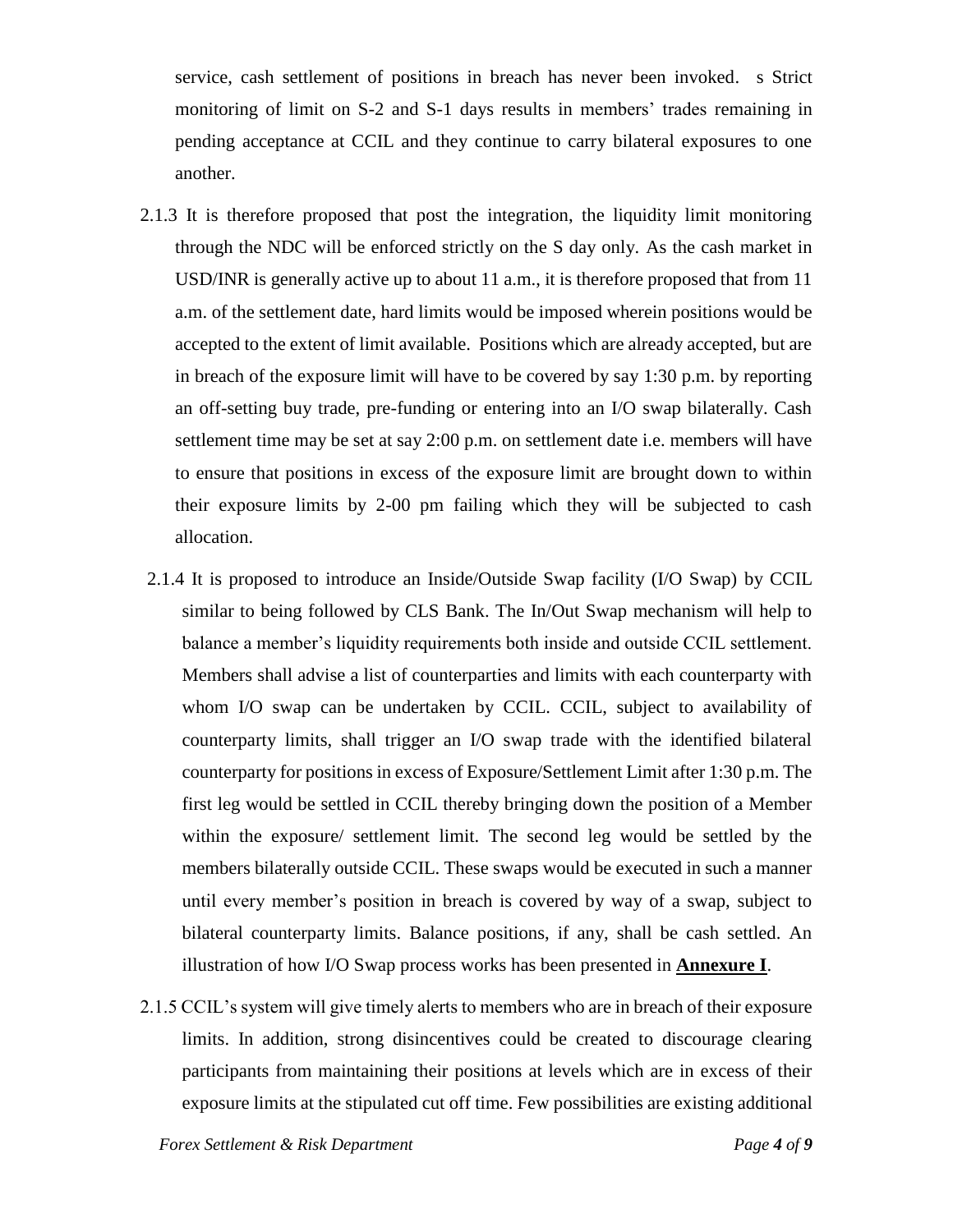loads on close-out at 1 Paise per USD with the right of the allocatees to claim any loss to them for covering their positions could continue with a penalty in addition.

- 2.1.6 Regulatory guidelines require CCIL to have committed collateralized lines of credit with the collateral being in the form of USD securities. Hence, as is the current practice, participants will continue to be required to deposit part of the margins in US dollars.
- 2.1.7 A brief comparison of the risk management processes of the two segments today and the overview of the risk management being considered in the integrated segment is enclosed as **Annexure II**.

#### **2.2. Benefits to the Clearing Participants:**

- 2.2.1 The merger of the two segments is expected to bring in significant benefits to the clearing participants. Since margins are presently computed separately for forward positions and separately for positions accepted for clearing in the spot window, potential margin offset benefits may be lost in some cases. Post integration, the portfolio margining of all outstanding forex trades will have the potential for optimization of the margins contributed. They are also likely to have lower contribution requirements to the member contributed default fund. Currently, members contribute towards separate default fund in USDINR segment and Forex Forward segment. However going forward post the merger it would be one single consolidated default fund for the Forex Segment.
- 2.2.2 The participants would be able to trade for larger value of trades on S-2 and S-1 day by CCIL. This will give them and their counter-parties significant benefits in terms of better utilization of counter-party limits. CCIL's on-line acceptance of trades and an anonymous trading system with CCP acceptance of trades with full information availability will increase the depth of the market and expand the liquidity available in the market. Relatively smaller players will also have significant ease in trading at market driven prices thus benefitting customers as well.
- *Forex Settlement & Risk Department Page 5 of 9* 2.2.3 With the introduction of CCIL's clearing of Forward USD/INR trades and all major participants joining the system, the risk from open exposures have come down sharply. With PvP settlement and on-line acceptance of trades by CCIL, even in spot market the exposures are getting efficiently netted reducing risks in the market. The process of integration will allow all trades of participants in spot market to get accepted in the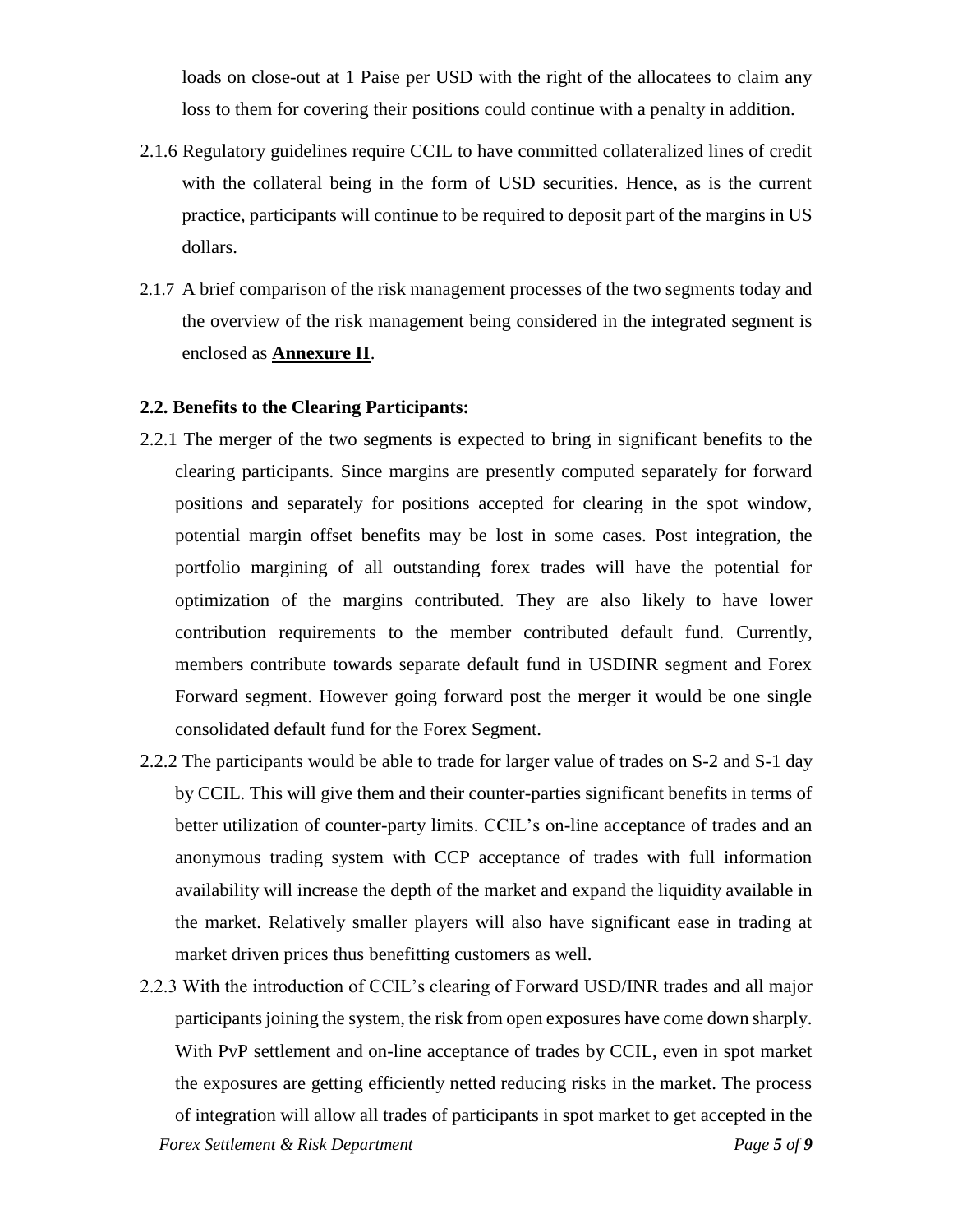system and hence would eliminate the residual risk that is still continuing in the market (as the counterparty exposure of the participants continue for the trades which are not accepted on limit constraints).

- 3 All Members are requested to give their suggestions and feedback on the above proposal so as to take this proposal forward. The feedback may be sent to us latest by **30th June,**  2022 at [frx@ccilindia.co.in](mailto:frx@ccilindia.co.in) and [rmd@ccilindia.co.in](mailto:rmd@ccilindia.co.in) for the attention of Senior Vice President, Forex Department or Chief Risk Officer with subject "*Integration of Forex Settlement & Forex Forward Segment".*
- 4. For any clarification please contact on 022-61546422/6430/6416/6452/6453.

\*\*\*\*\*\*\*\*\*\*\*\*\*\*\*\*\*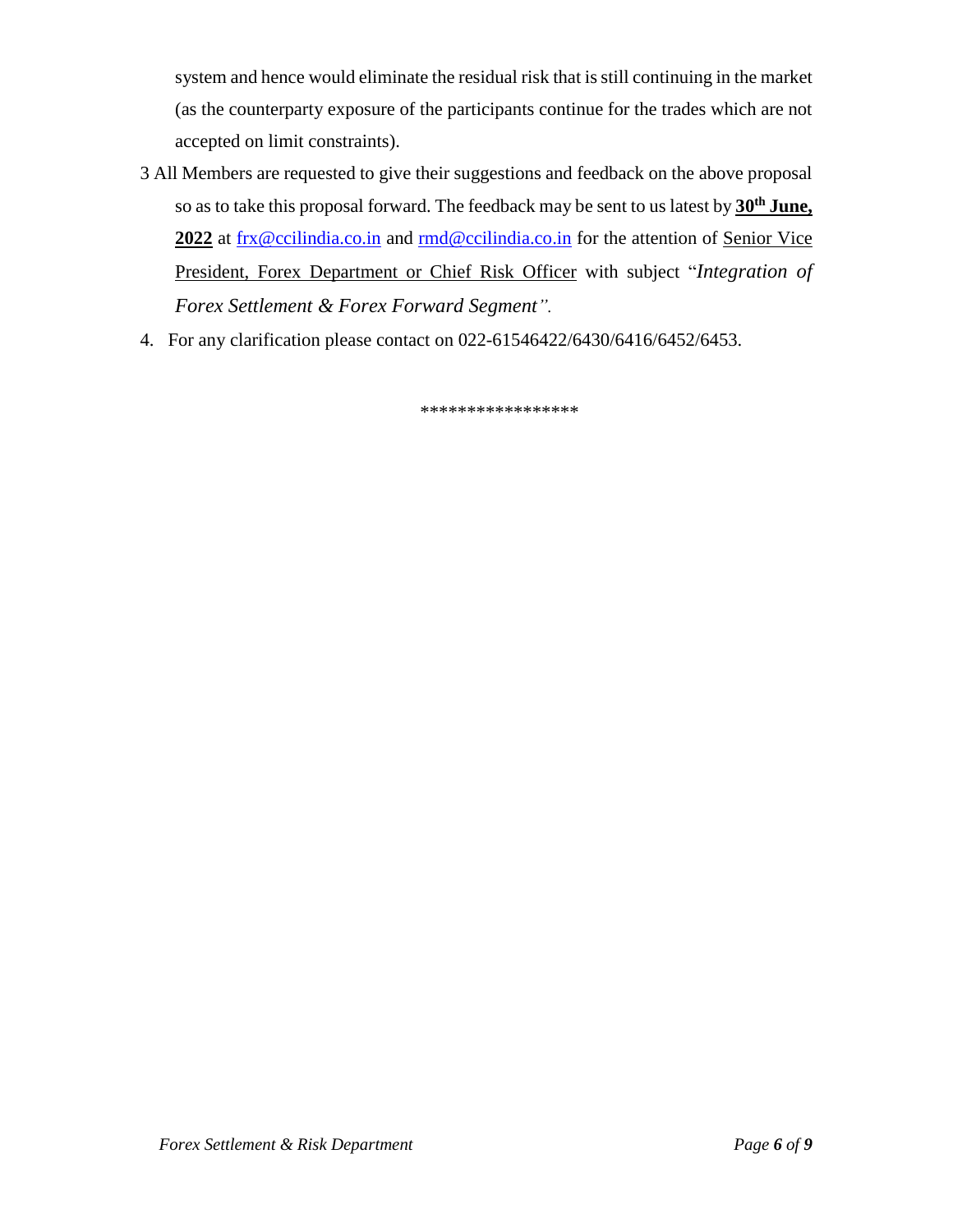### **Illustration for Proposed In/Out Swap Mechanism:**

The In/Out Swap Mechanism is a service under which CCIL will identify potential swap transactions that would reduce the participating Members obligations in order to bring the same within assigned limits. An illustration of In/Out Swap Transactions is as under: Assume that Members have the following positions that are in breach of Settlement Limit on Settlement date:

| <u><b>NUMBER 1 USHUMS and DIVALII details (In USD mit).</b></u> |                     |                       |                        |  |
|-----------------------------------------------------------------|---------------------|-----------------------|------------------------|--|
| <b>Member</b>                                                   | <b>Net Position</b> | <b>Exposure Limit</b> | <b>Breach / Excess</b> |  |
|                                                                 | $-475.00$           | 300.00                | $-175.00$              |  |
|                                                                 | $-375.00$           | 300.00                | $-75.00$               |  |

### **Member Positions and Breach details (in USD mio):**

The In/Out Swap facility will target to bring down the positions in excess of Settlement Limit. This will be based on list of counterparties and limits assigned against each counterparty by the Members. For the purpose of this illustration, it is assumed that counterparty limits are available for the following members:

| <b>Members</b> |     |  |
|----------------|-----|--|
|                | 150 |  |
|                |     |  |
|                |     |  |

Following In/Out Transactions are determined:

### **In/Out Transaction Details:**

| <b>Trades No</b> | In Leg of the In/Out Transaction |          |  |
|------------------|----------------------------------|----------|--|
|                  | $A + 175$                        | E-175    |  |
|                  | $B + 75$                         | $C - 75$ |  |

### **In/Out Trade 1:**

Based on the Counterparty limit assigned by Member A, a trade of USD 175 mio is determined between Member A and Member E where Member A buys USD 175 mio from Member E. Hence, breach for Member A is completely exhausted.

### **In/Out Trade 2:**

Based on the Counterparty limit assigned by Member B, a trade of USD 75 mio is determined between Member B and Member C where Member B buys USD 75 mio from

Member C. Hence, breach for Member B is completely exhausted.

The Out Leg of the above swap transaction will be settled bilaterally by the Members outside CCIL.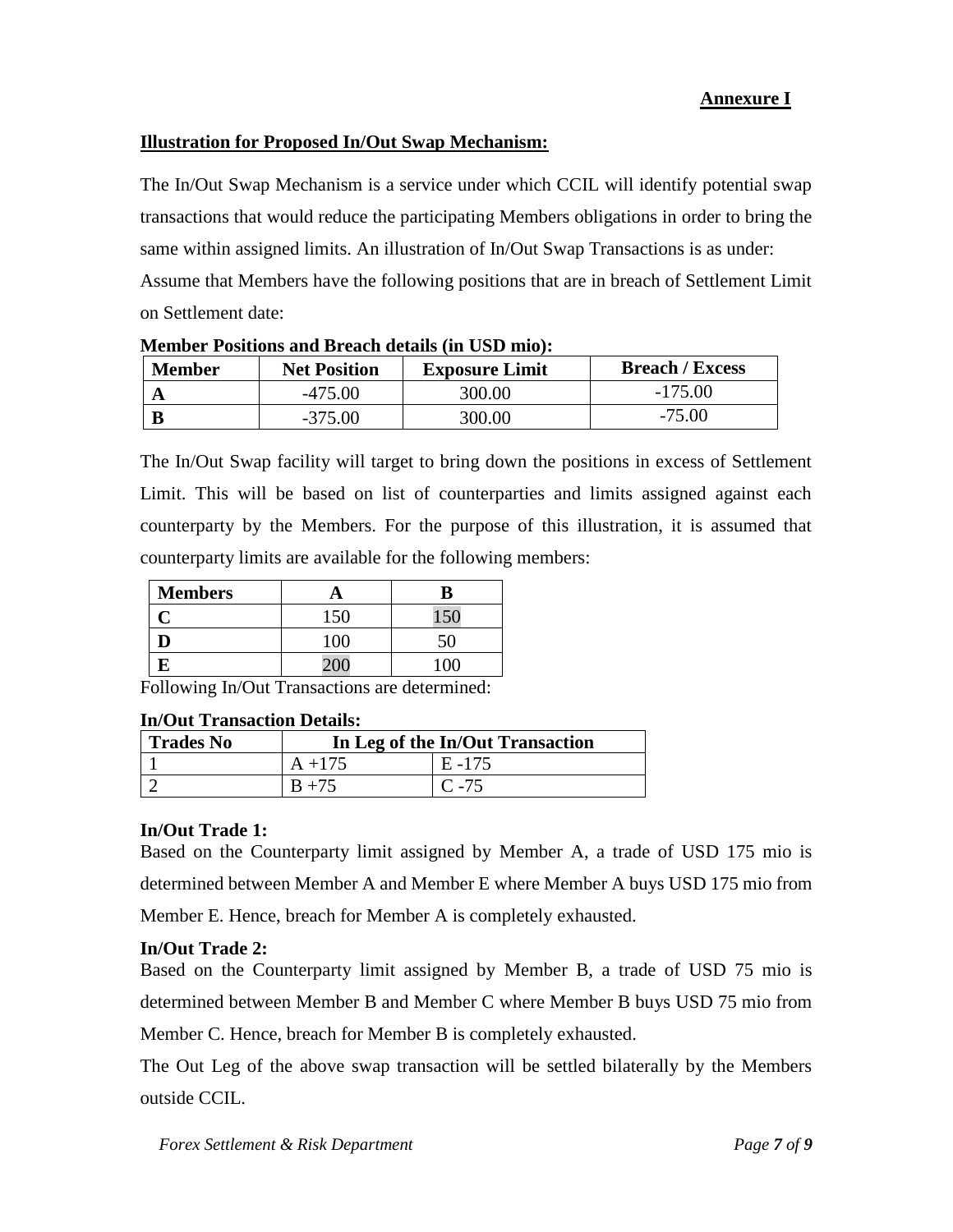## **Annexure II**

Comparison of key features of the risk management in the Forex Settlement Segment and the Forex Forwards segment:

| <b>Sr</b>      | <b>Particulars</b>                             | <b>Forex Settlement Segment</b>                                                                                                                                                               | <b>Forex Forwards Segment</b>                                                                                                                                                                                                                                                     | Proposed risk management in                                                                                                                                                                                                                                                   |
|----------------|------------------------------------------------|-----------------------------------------------------------------------------------------------------------------------------------------------------------------------------------------------|-----------------------------------------------------------------------------------------------------------------------------------------------------------------------------------------------------------------------------------------------------------------------------------|-------------------------------------------------------------------------------------------------------------------------------------------------------------------------------------------------------------------------------------------------------------------------------|
| N <sub>0</sub> |                                                |                                                                                                                                                                                               |                                                                                                                                                                                                                                                                                   | the integrated Forex Segment                                                                                                                                                                                                                                                  |
| $\mathbf{1}$   | Market risk<br>coverage                        | Factor based initial margin<br>for each day in the Spot<br>window. Margin Factor is                                                                                                           | Portfolio margining in place.<br>All forward positions of the<br>member (including those                                                                                                                                                                                          | Same as is being done presently<br>for Forex Forward segment except<br>that All USD INR positions will be                                                                                                                                                                     |
|                | <b>PFE</b>                                     | based on a 3 day VaR.<br>Margin factor is subject to a<br>floor computed over<br><sub>a</sub><br>relatively longer look-back<br>period.<br>Margin factors are stepped<br>up for weak entities | pending acceptance in the<br>spot window) are considered<br>together<br>for<br>margining.<br>Spread margin added to<br>portfolio Initial Margin to<br>arrive at applicable Initial<br>Margin.<br>Minimum Initial Margin is in<br>place so that IM is charged<br>above minimum IM. | taken together as portfolio for<br>margining<br>purpose<br>(no)<br>segregation<br>of spot<br>window<br><i>positions</i> )<br>Minimum Initial Margin will<br>continue to be in place so that IM<br>is charged above minimum IM.<br>Stepped up IM charged to weaker<br>entities |
|                |                                                |                                                                                                                                                                                               | MPOR will be 5 days.<br>Stepped up IM charged to<br>weaker entities.                                                                                                                                                                                                              |                                                                                                                                                                                                                                                                               |
| $\overline{2}$ | Market risk<br>coverage<br>Current<br>exposure | Mark to Market margin<br>charged every day at end of<br>the day. Applicability of<br>MTM margin is assessed<br>twice intra day                                                                | Mark to Market margin<br>charged every day at end of<br>the day. Applicability of<br>MTM margin is assessed<br>twice intra day.                                                                                                                                                   | No change in process                                                                                                                                                                                                                                                          |
| 3              | Volatility<br>Margin (VM)                      | Volatility tracking model in<br>place for tracking volatility<br>of the USD INR spot rate.<br>VM imposed if triggered                                                                         | Volatility tracking model in<br>place for tracking volatility<br>of the USD INR forward<br>exchange<br>rates.<br>VM<br>imposed if triggered                                                                                                                                       | A generic volatility tracking<br>model will be implemented                                                                                                                                                                                                                    |
| $\overline{4}$ | <b>Liquidity Risk</b><br>management            | Managed by setting Net<br>Debit Caps (NDC) for<br>individual members in each<br>currency.<br>Members can avail lower<br>exposure limits and the<br>same has to be supported by<br>collateral. | applicable<br>Not<br>(forward<br>positions<br>eventually<br>are<br>settled as part of the forex<br>segment)                                                                                                                                                                       | Net Debit Caps (NDC) will<br>continue to be in place but for S<br>day only. Members will be<br>expected to bring their positions<br>within the EL by a specified time<br>on S day.                                                                                            |